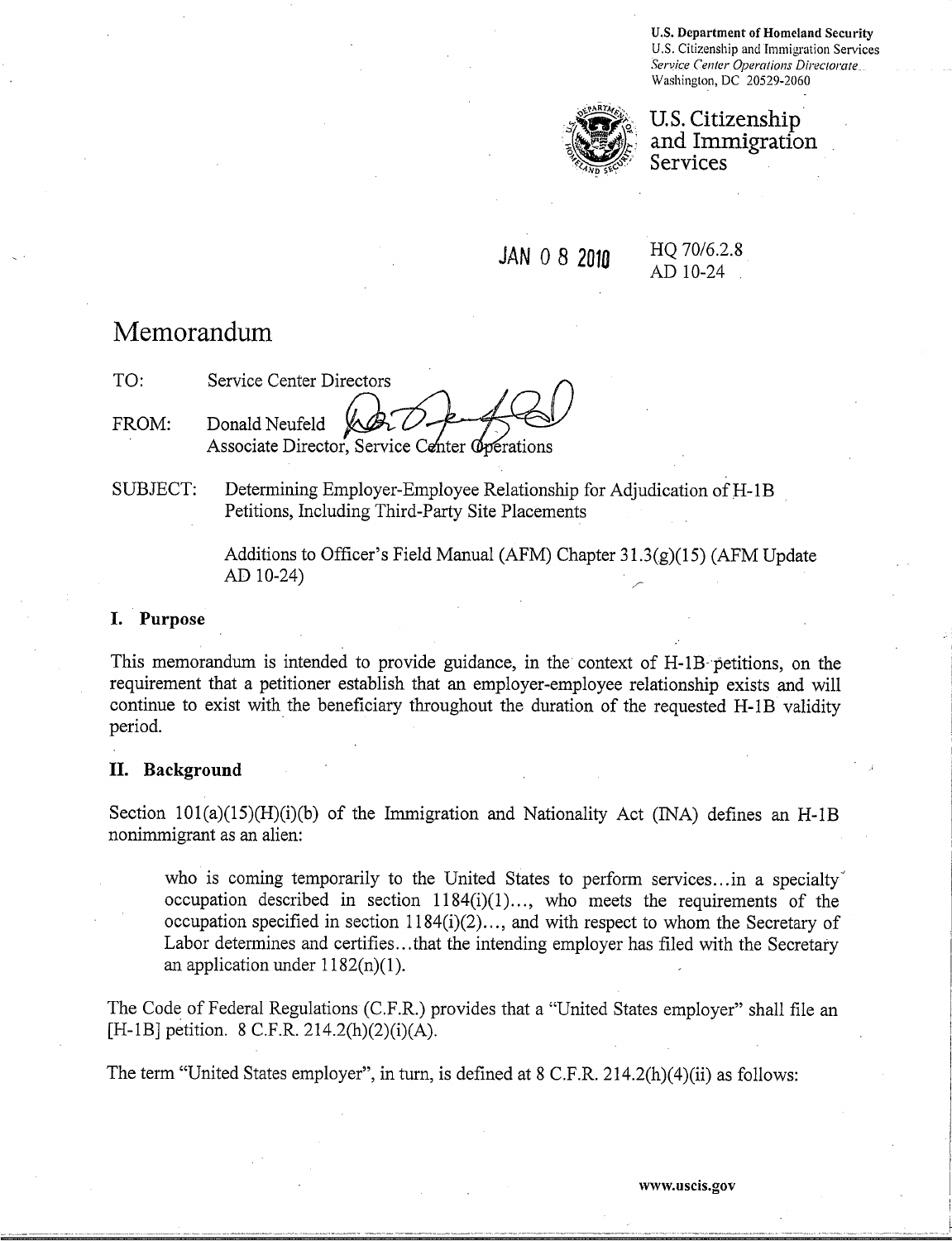Subject: Determining Employer-Employee Relationship for Adjudication of H-1B Petitions, Including Third-Party Site Placements

Page 2

United States employer means a person, firm, corporation, contractor, or other association, or organization in the United States which: .

- (1) Engages a person to work within the United States;
- (2) Has an employer-employee **relationship** with respect to employees under this part, as indicated by the fact that it may hire, pay, fire, supervise, or otherwise control the work of any such employee; and
- (3) Has an Internal Revenue Service Tax identification number.

In support of an H-1B petition, a petitioner must not only establish that the beneficiary is coming to the United States temporarily to work in a specialty occupation but the petitioner must also satisfy the requirement of being a U.S. employer by establishing that a valid employer-employee relationship exists between the U.S. employer and the beneficiary throughout the requested H-IB validity period. To date, USCIS has relied on common law principles<sup>1</sup> and two leading Supreme Court cases in determining what constitutes an employer-employee relationship.<sup>2</sup>

The lack of guidance clearly defining what constitutes a valid employer-employee relationship as required by 8 C.F.R. 214.2(h)(4)(ii) has raised problems, in particular, with independent contractors, self-employed beneficiaries, and beneficiaries placed at third-party worksites. The placement of the beneficiary/employee at a work site that is not operated by' the petitioner/employer (third-party placement), which is common in some industries, generally makes it more difficult to assess whether the requisite employer-employee relationship exists and will continue to exist.

While some third-party placement arrangements meet the employer-employee relationship criteria, there are instances where the employer and beneficiary do not maintain such a relationship. Petitioner control over the beneficiary must be established when the beneficiary is placed into another employer's business, and expected to become a part of that business's regular operations. The requisite control may not exist in certain instances' when the petitioner's business is to provide its employees to fill vacancies in businesses that contract with the petitioner for personnel needs. Such placements are likely to require close review in order to determine if the required relationship exists.

Furthermore, USCIS must ensure that the employer is in compliance with the Department of . Labor regulations requiring that a petitioner file an LCA specific to each location where the

<sup>!</sup> USCIS has also relied on the Department of Labor definition found at 20 C.F.R. 655.715 which states: *Employed, employed by the employer, or employment relationship* means the employment relationship as determined under the common law, under which the key determinant is the putative employer's right to control the means and manner in which the work is performed. Under the common law, "no shorthand formula or magic phrase \* \* \* can be applied to find the answer \* \* \*. [A]II of the incidents of the relationship must be assessed and weighed with no one factor being decisive." *NLRB* v. *United Ins. Co. of America,* 390 U.S. 254,258 (1968).

<sup>2</sup> Nationwide Mutual Ins. Co. v. Darden, 503 U.S. 318, 322-323 (1992) (hereinafter Darden) and Clackamas Gastroenterology Assoc. v. Wells, 538 U.S. 440 (2003) (hereinafter Clackamas).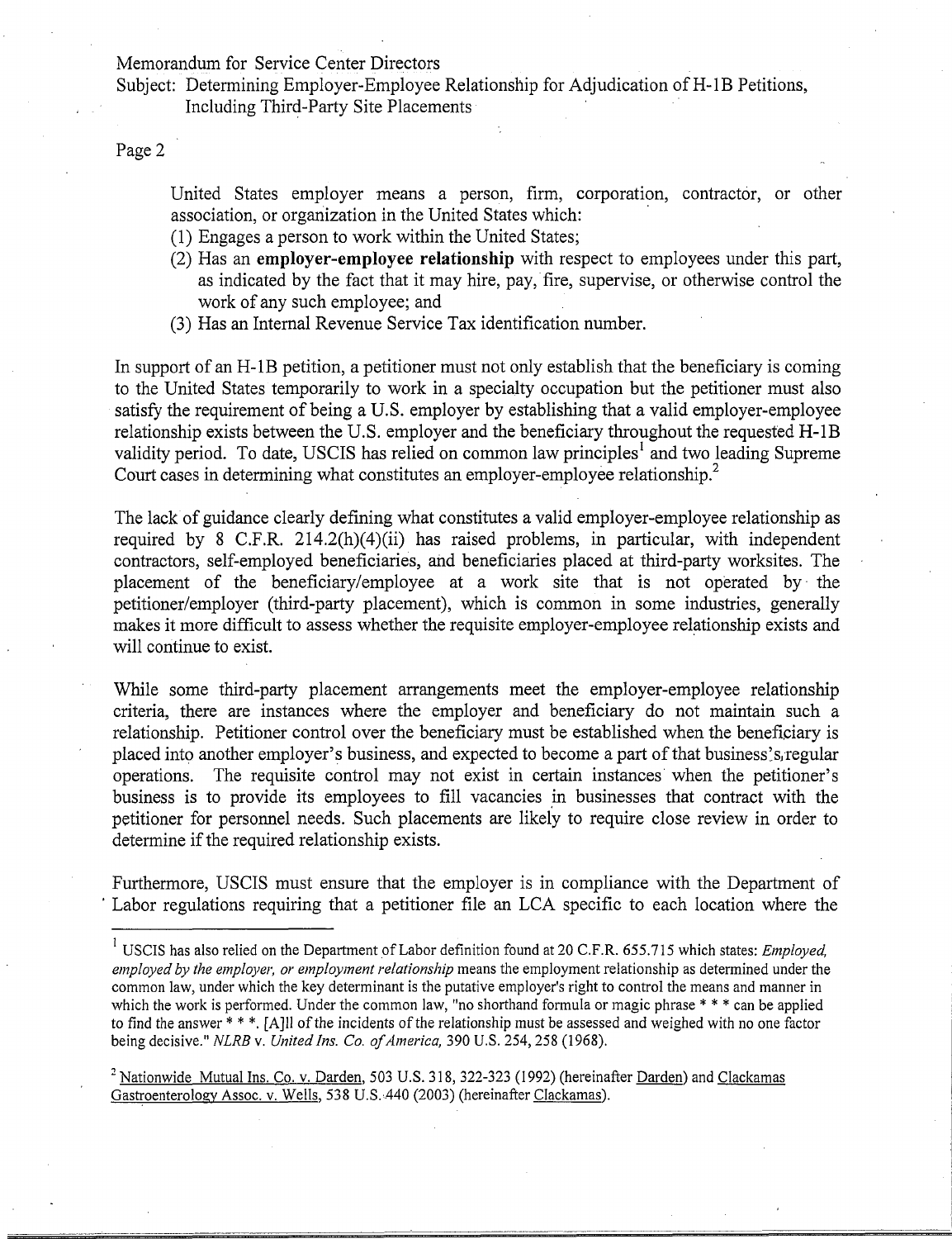Subject: Determining Employer-Employee Relationship for Adjudication of H-1B Petitions, Including Third-Party Site Placements

#### Page 3

beneficiary will be working.<sup>3</sup> In some situations, the location of the petitioner's business may not be located in the same LCA jurisdiction as the place the beneficiary will be working.

#### **III.** Field Guidance

#### A. The Employer-Employee Relationship

An employer who seeks to sponsor a temporary worker in an H-IB specialty occupation is required to establish a valid employer-employee relationship. USCIS has interpreted this term to be the "conventional master-servant relationship as understood by common-law agency doctrine."<sup>4</sup> The common law test requires that all incidents of the relationship be assessed and weighed with no one factor being decisive. The Supreme Court has stated:

*we consider the hiring party's right to control the manner and means* by *which the product is accomplished. Among the other factors relevant to this inquiry are the skill required,' the source of the instrumentalities and tools,' the location of the work,' the duration of the relationship between the parties,' whether the hiring party has the right to assign additional projects 'to the hired party, the extent of the hired party's discretion over when and how long to work; the method of payment; the hired party's role in hiring and paying assistants,' whether the work is part of the regular business of the hiring party; whether the hiring party is in business,' the provision of employee benefits; and the tax treatment of the hired party. 5* 

Therefore, USCIS must look at a number of factors to determine whether a valid employeremployee relationship exists. Engaging a person to work in the United States is more than merely paying the wage or placing that person on the payroll. In considering whether or not there is a valid "employer-employee relationship" for purposes of H-1B petition adjudication, USCIS must determine if the employer has a sufficient level of control over the employee. The petitioner must be able to establish that it has the right to control<sup>6</sup> over when, where, and how the beneficiary performs the job and USCIS will consider the following to make such a determination (with no one factor being decisive):

- (1) Does the petitioner supervise the beneficiary and is such supervision off-site or on-site?
- $(2)$  If the supervision is off-site, how does the petitioner maintain such supervision, *i.e.* weekly calls, reporting back to main office routinely, or site visits by the petitioner?
- (3) Does the petitioner have the right to control the work of the beneficiary on a day-to-day basis if such control is required?

See 20 C.F.R. 655.730(c)(4)(v), 20 C.F.R. 655.730(c)(5) and 20 C.F.R. 655.730(d)(1)(ii)

See Darden at 322-323.

<sup>5</sup> See Darden at 323-324 (Emphasis added.)

<sup>6</sup> The *right* to control the beneficiary is different from *actual* control. An employer may have the right to control the beneficiary's job-related duties and yet not exercise actual control over each function performed by that beneficiary. The employer-employee relationship hinges on the *right* to control the beneficiary.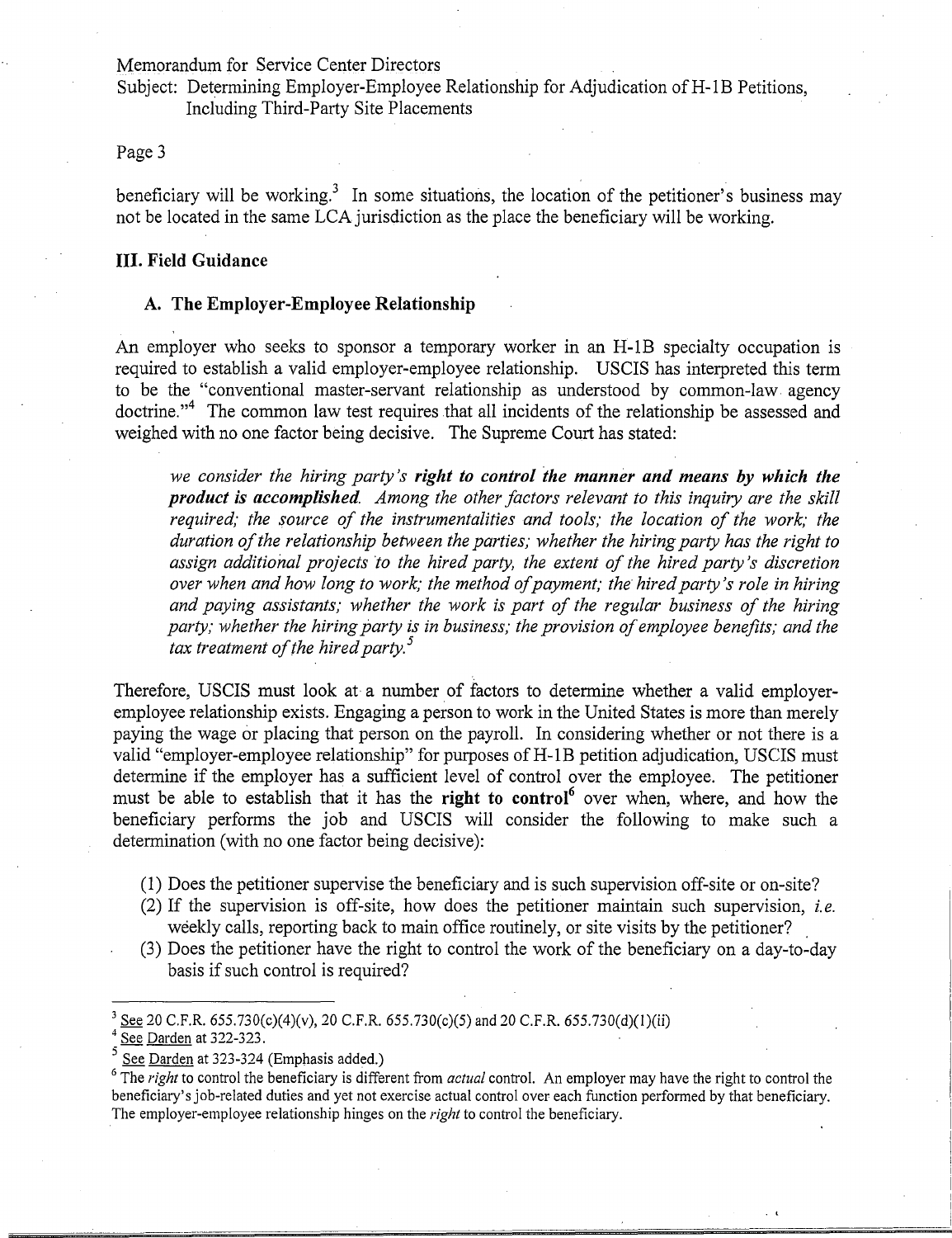Subject: Determining Employer-Employee Relationship for Adjudication of H-1B Petitions, Including Third-Party Site Placements

## Page 4

- (4) Does the petitioner provide the tools or instrumentalities needed for the beneficiary to . perform the duties of employment?
- (5) Does the petitioner hire, pay, and have the ability to fire the beneficiary?<br>(6) Does the petitioner evaluate the work-product of the b
- (6) Does the petitioner evaluate the work-product of the beneficiary, i.e. progress/performance reviews?
- (7) Does the petitioner claim the beneficiary for tax purposes?
- (8) Does the petitioner provide the beneficiary any type of employee benefits?

(9) Does the beneficiary use proprietary information of the petitioner in order to perform the duties of employment?

(10) Does the beneficiary produce an end-product that is directly linked to the petitioner's line of business?

(11) Does the petitioner have the ability to control the manner and means in which the work product of the beneficiary is accomplished?

The common law is flexible about how these factors are to be weighed. The petitioner will have met the relationship test, if, in the totality of the circumstances, a petitioner is able to present evidence to establish its right to control the beneficiary's employment. In assessing the requisite degree of control, the officer should be mindful of the nature of the petitioner's business and the type of work of the beneficiary. The petitioner must also be able to establish that the right to control the beneficiary's work will continue to exist throughout the duration of the beneficiary's employment term with the petitioner.

## **Valid employer-employee relationship would exist in the following scenarios:<sup>7</sup>**

#### **Traditional Employment**

The beneficiary works at an office location owned/leased by the petitioner, the beneficiary reports directly to the petitioner on a daily basis, the petitioner sets the work schedule of the beneficiary, the beneficiary uses the petitioner's tools/instrumentalities to perform the duties of employment, and the petitioner directly reviews the work-product of the beneficiary. The petitioner claims the beneficiary for tax purposes and provides medical benefits to the beneficiary.

## **[Exercise of Actual Control Scenario]**

#### **Temporary/Occasional Off-Site Employment**

The petitioner is an accounting firm with numerous clients. The beneficiary is an accountant. The beneficiary is required to travel to different client sites for auditing purposes. In performing such audits, the beneficiary must use established finn practices. If the beneficiary travels to an off-site location outside the geographic location of the employer to

<sup>&</sup>lt;sup>7</sup> These scenarios are meant to be illustrative examples and are not exhaustive. Officers may see a variety of situations and factors when reviewing an H-lB petition.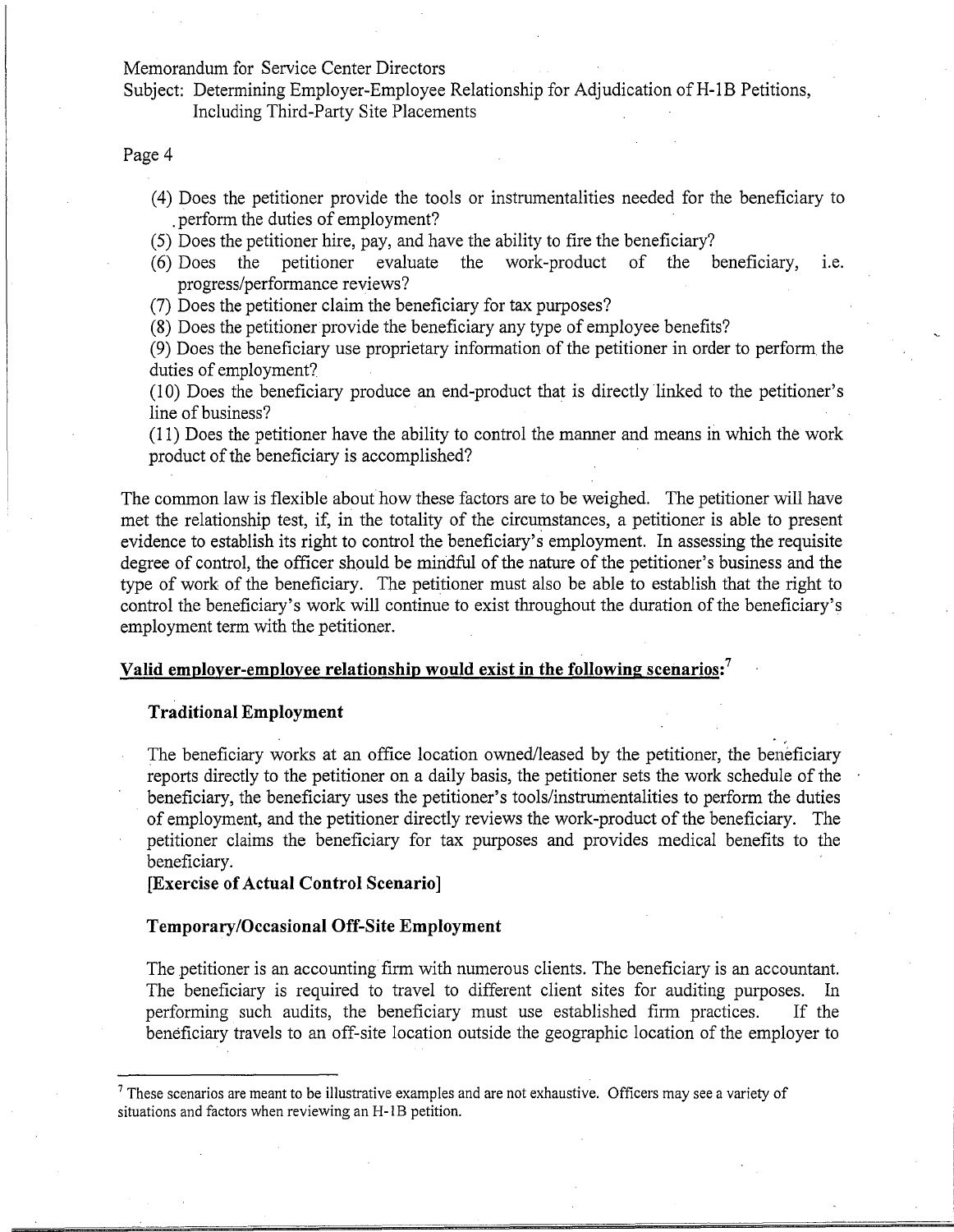Subject: Determining Employer-Employee Relationship for Adjudication of H-1B Petitions, Including Third-Party Site Placements

## Page 5

perform an audit, the petitioner provides food and lodging costs to the beneficiary. The beneficiary reports to a centralized office when not performing audits for clients and has an assigned office space. The beneficiary is paid by the petitioner and receives employee benefits from the petitioner.

## **[Right to Control Scenario]**

#### **Long-Term/Permanent Off-Site Employment**

The petitioner is an architectural firm and the beneficiary is an architect. The petitioner has a contract with a client to build a structure in a location out of state from the petitioner's main offices. The petitioner will place its architects and other staff at the off-site location while the project is being completed. The contract between the petitioner and client states that the petitioner will manage its employees at the off-site location. The petitioner provides the instruments and tools used to complete the project, the beneficiary reports directly to the petitioner for assignments, and progress reviews of the beneficiary are completed by the petitioner. The underlying contract states that the petitioner has the right to ultimate control of the beneficiary's work.

**[Right to Control Specified and Actual Control is Exercised]** 

#### **Long Term Placement at a Third-Party Work Site**

The petitioner is a computer software development company which has contracted with another, unrelated company to develop an in-house computer ·program to track its merchandise, using the petitioner's proprietary software and expertise. In order to complete this project, petitioner has contracted to place software engineers at the client's main warehouse where they will develop a computer system for the client using the petitioner's software designs. The beneficiary is a software engineer who has been offered employment to fulfill the needs of the contract in place between the petitioner and the client. The beneficiary performs his duties at the client company's facility. While the beneficiary is at the client company's facility, the beneficiary reports weekly to a manager who is employed by the petitioner. The beneficiary is paid by the petitioner and receives employee benefits from the petitioner.

**[Right to Control Specified and Actual Control is Exercised]** 

## **The following scenarios would not present a valid employer-employee relationship:8**

#### **Self-Employed Beneficiaries**

The petitioner is a fashion merchandising company that is owned by the beneficiary. The beneficiary is a fashion analyst. The beneficiary is the sole operator, manager, and employee

<sup>&</sup>lt;sup>8</sup> These scenarios are meant to be illustrative examples and are not exhaustive. Officers may see a variety of situations and factors when reviewing an H-IB petition.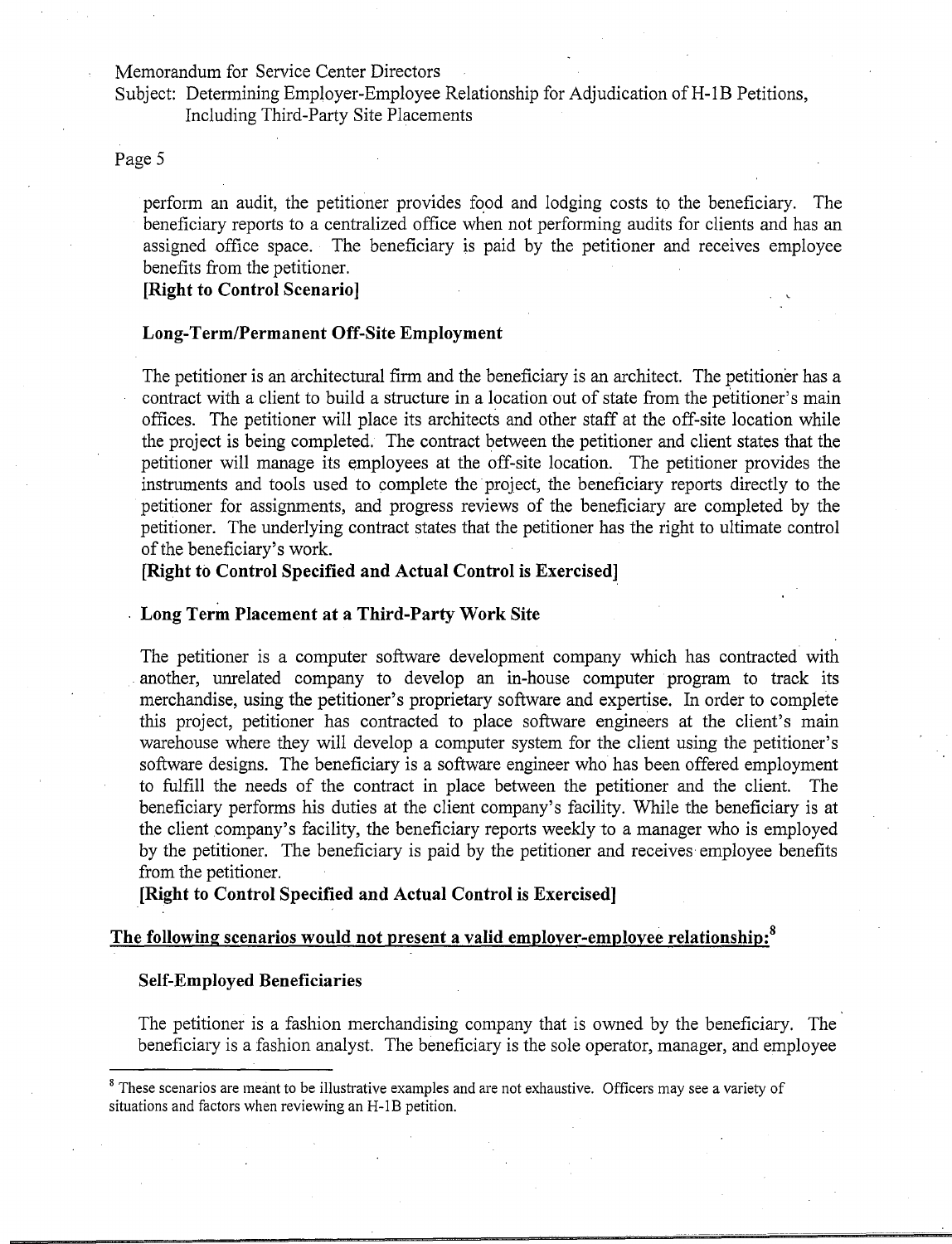Subject: Determining Employer-Employee Relationship for Adjudication of H-1B Petitions,

Including Third-Party Site Placements

## Page 6

of the petitioning company. The beneficiary cannot be fired by the petitioning company. There is no outside entity which can exercise control over the beneficiary.<sup>9</sup> The petitioner has not provided evidence that that the corporation, and not the beneficiary herself, will be controlling her work.<sup>10</sup><br>[No Separation between Individual and Employing Entity; No Independent Control

**Exercised and No Right to Control Exists]** 

#### **Independent Contractors**

The beneficiary is a sales representative. The petitioner is a company that designs and manufactures skis. The beneficiary sells these skis for the petitioner and works on commission. The beneficiary also sells skis for other companies that design and manufacture skis that are independent of the petitioner. The petitioner does not claim the beneficiary as an employee for tax purposes. The petitioner does not control when, where, or how the beneficiary sells its or any other manufacturer's products. The petitioner does not set the work schedule of the beneficiary and does not conduct performance reviews of the beneficiary. .

### **[Petitioner Has No** Right to **Control; No Exercise** of Control]

#### **Third-Party Placement/ "Job-Shop"**

The petitioner is a computer consulting company. The petitioner has contracts with numerous outside companies in which it supplies these companies with employees to fulfill specific staffing needs. The specific positions are not outlined in the contract between the petitioner and the third-party company but are staffed on an as-needed basis. The beneficiary is a computer analyst. The beneficiary has been assigned to· work for the third-party company to fill a core posjtion to maintain the third-party company's payroll. Once placed at

<sup>&</sup>lt;sup>9</sup> USCIS acknowledges that a sole stockholder of a corporation can be employed by that corporation as the corporation is a separate legal entity from its owners and even its sole owner. See Matter of Aphrodite, 17 I&N Dec. 530 (BIA 1980). However, an H-IB beneficiary/employee who owns a majority of the sponsoring entity and who reports to no one but him or herself may not be able to establish that a valid employment relationship exists in that the beneficiary, who is also the petitioner, cannot establish the requisite "control". See generally Administrator, Wage and Hour Division v. Avenue Dental Care, 6-LCA-29 (ALJ June 28,2007) at 20-21.

<sup>&</sup>lt;sup>10</sup> In the past, the Administrative Appeals Office (AAO) has issued a limited number of unpublished decisions that addressed whether a beneficiary may be "employed" by the petitioner even though she is the sole owner and operator of the enterprise. The unpublished decisions correctly determined that corporations are separate and distinct from their stockholders and that a corporation may petition for, and hire, their principal stockholders as H-1B temporary employees. However, similar to the 1979 decision in *Matter of Allan Gee, Inc.*, the AAO did not reach the question of how, or whether, petitioners must establish that such beneficiaries are bona fide "employees" of "United States employers" having an "employer-employee relationship." 17 I&N Dec. 296 (Reg. Comm. 1979). While it is correct that a petitioner may employ and seek H-1B classification for a beneficiary who happens to have

a significant ownership interest in a petitioner, this does not automatically mean that the beneficiary is a bona fide emplpyee. Starting in 2007, the AAO has utilized the criteria discussed in *Nationwide Mutual Ins. Co. v. Darden,*  503 U.S. 318, 322-323 (l992) and *Clackamas Gastroenterology Associates, P.e. v. Wells,* 538 U.S. 440 (2003) to reach this pivotal analysis.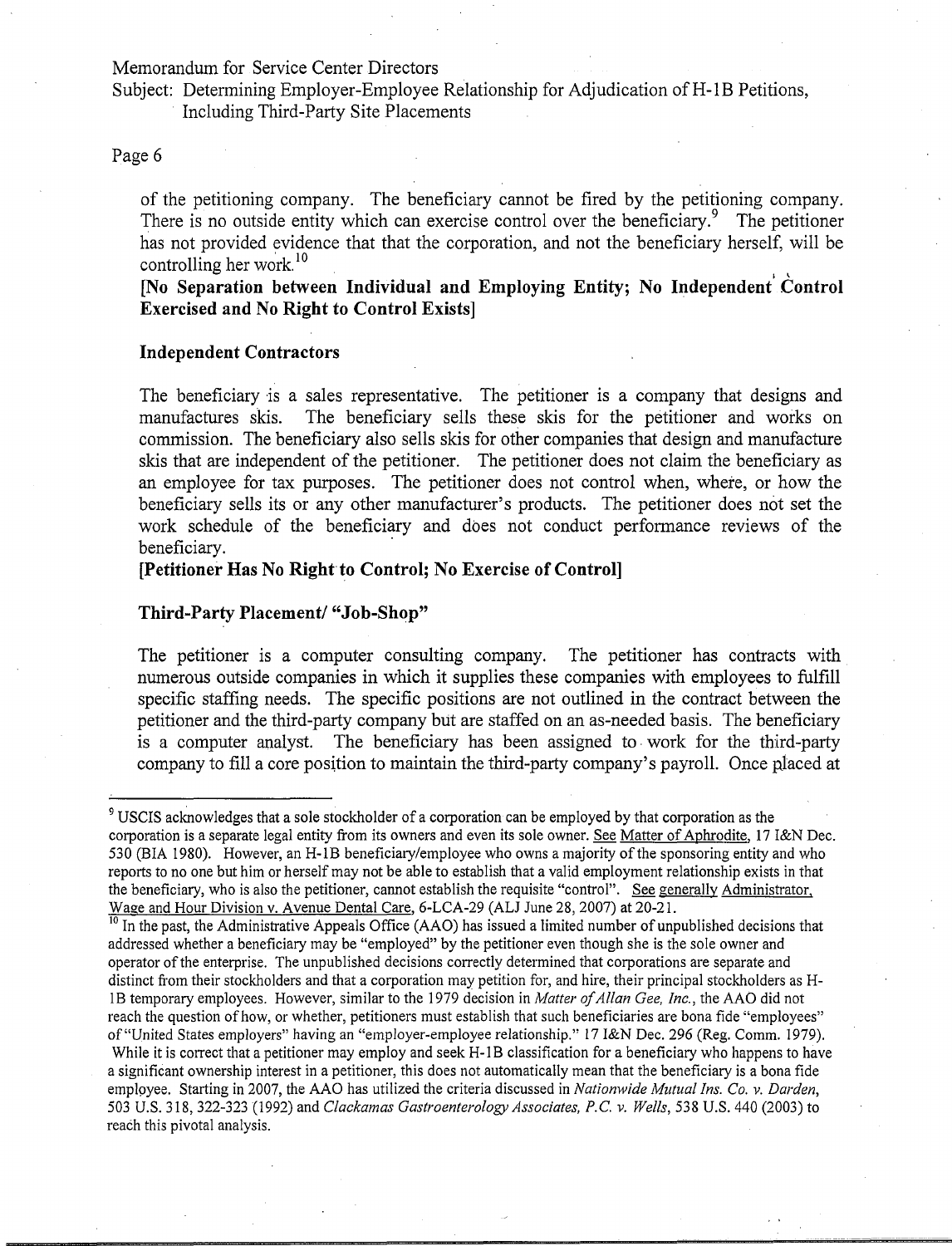Subject: Determining Employer-Employee Relationship for Adjudication of H-1B Petitions, Including Third-Party Site Placements

#### Page 7

the client company, the beneficiary reports to a manager who works for the third-party company. The beneficiary does not report to the petitioner for work assignments, and all work assignments are determined by the third-party company. The petitioner does not control how the beneficiary will complete daily tasks, and no propriety information of the petitioner is used by the beneficiary to complete any work assignments. The beneficiary's end-product, the payroll, is not in any way related to the petitioner's line of business, which is computer consulting. The beneficiary's progress reviews are completed by the client company, not the petitioner.

[Petitioner Has No Right to Control; No Exercise of Control].

## The following is an example of a regulatory exception where the petitioner is not the employer:

## Agents as Petitioners<sup>11</sup>

The petitioner is a reputable modeling agency that books models for various modeling jobs at different venues to include fashion houses and photo shoots. The beneficiary is a distinguished runway model. The petitioner and beneficiary have a contract between one another that includes such terms as to how the agency will advise, counsel, and promote the model for fashion runway shows. The contract between the petitioner and beneficiary states that the petitioner will receive a percentage of the beneficiary's fees when the beneficiary is booked for a runway show. When the beneficiary is booked for a runway show, the beneficiary can negotiate pay with the fashion house. The fashion house (actual employer) controls when, where, and how the model will perform her duties while engaged in the runway shows for the fashion house.

[Agent Has No Right to Control; Fashion House Has and Exercises Right to Control]

آريا

 $\sqrt{2}$ 

## B. Documentation to Establish the Employer-Employee Relationship

Before approving H-1B nonimmigrant visa petitions, "the director shall consider all the evidence submitted and such other evidence as he or she may independently require to assist his or her adjudication. $n^{12}$  In addition to all other regulatory requirements, including that the petitioner provide an LCA specific to each location where the beneficiary will be working, the petitioner must establish the employer-employee relationship described above. Such evidence should provide sufficient detail that the employer and beneficiary are engaged in a valid employeremployee relationship. If it is determined that the employer will not have the right to control the

<sup>&</sup>lt;sup>11</sup> Under 8 C.F.R. 214.2(h)(2)(i)(F), it is also possible for an "agent" who may not be the actual employer of the H-1 B temporary employee to file a petition on behalf of the actual employer and the beneficiary. The beneficimy must be one who is traditionally self-employed or who uses agents to arrange short-term employment on their behalf with numerous employers. However, as discussed below, the fact that a petition is filed by an agent does not change the requirement that the end-employer have a valid employer-employee relationship with the beneficiary.

 $12$  See 8 C.F.R. 214.2(h)(9)(i).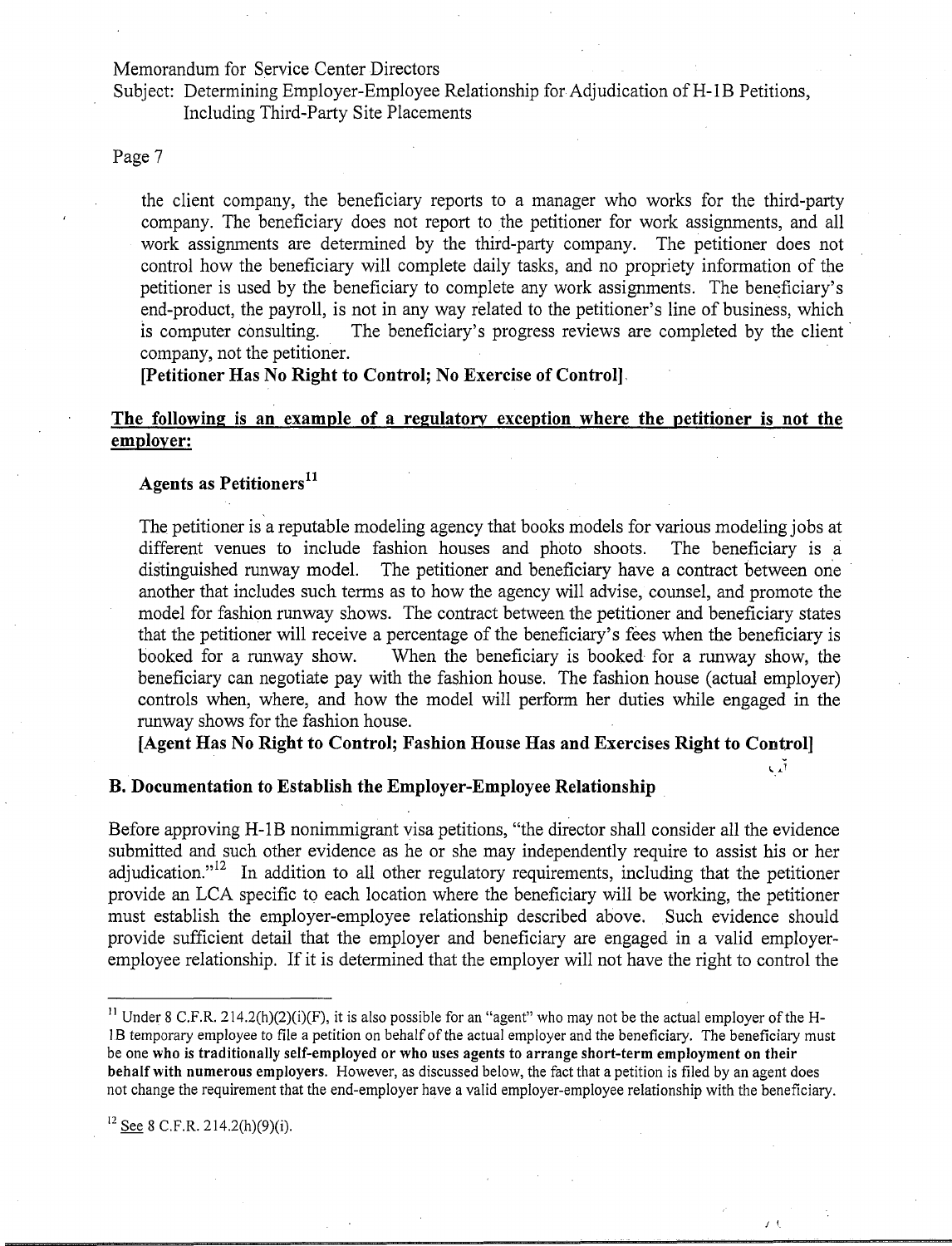Subject: Determining Employer-Employee Relationship for Adjudication of H-1B Petitions, Including Third-Party Site Placements

## Page 8

employee in the manner described below, the petition may be denied for failure of the employer to satisfy the requirements of being a United States employer under 8 C.F.R. 214.2(h)(4)(ii).

## **1. Initial Petition**

The petitioner must clearly show that an employer-employee relationship will exist between the petitioner and beneficiary, and establish that the employer has the right to control the beneficiary's work, including the ability to hire, fire and supervise the beneficiary. The petitioner must also be responsible for the overall direction of the beneficiary's work.<sup>13</sup> Lastly, the petitioner should be able to establish that the above elements will continue to exist throughout the duration of the requested H-IB.validity period. The petitioner can demonstrate an employeremployee relationship by providing a combination of the following or similar types of evidence:

- A complete itinerary of services or engagements that specifies the dates of each service or engagement, the names and addresses of the actual employers, and the names and addresses of the establishment, venues, or locations where the services will be performed for the period of time requested;
- Copy of signed Employment Agreement between the petitioner and beneficiary detailing the terms and conditions of employment;
- Copy of an employment offer letter that clearly describes the nature of the employeremployee relationship and the services to be performed by the beneficiary;
- Copy of relevant portions of valid contracts between the petitioner and a client (in which the petitioner has entered into a business agreement for which the petitioner's employees will be utilized) that establishes that while the petitioner's employees are placed at the third-party worksite, the petitioner will continue to have the right to control its employees;
- Copies of signed contractual agreements, statements of work, work orders, service agreements, and letters between the petitioner and the authorized officials of the ultimate end-client companies where the work will actually be performed by the beneficiary, which provide information such as a detailed description of the duties the beneficiary will perform, the qualifications that are required to perform the job duties, salary or wages paid, hours worked, benefits, a brief description of who will supervise the beneficiary and their duties, and any other related evidence;
- Copy of position description or any other documentation that describes the skills required to perform the job offered, the source of the instrumentalities and tools needed to perform the job, the product to be developed or the service to be provided, the location where the beneficiary will perform the duties, the duration of the relationship between the petitioner and beneficiary, whether the petitioner has the right to assign additional duties, the extent of petitioner's discretion over when and how long the beneficiary will work, the method of payment, the petitioner's role in paying and hiring assistants to be utilized by the beneficiary, whether the work to be performed is part of the regular business of the

 $13$  See 8 C.F.R. 214.2(h)(4)(ii).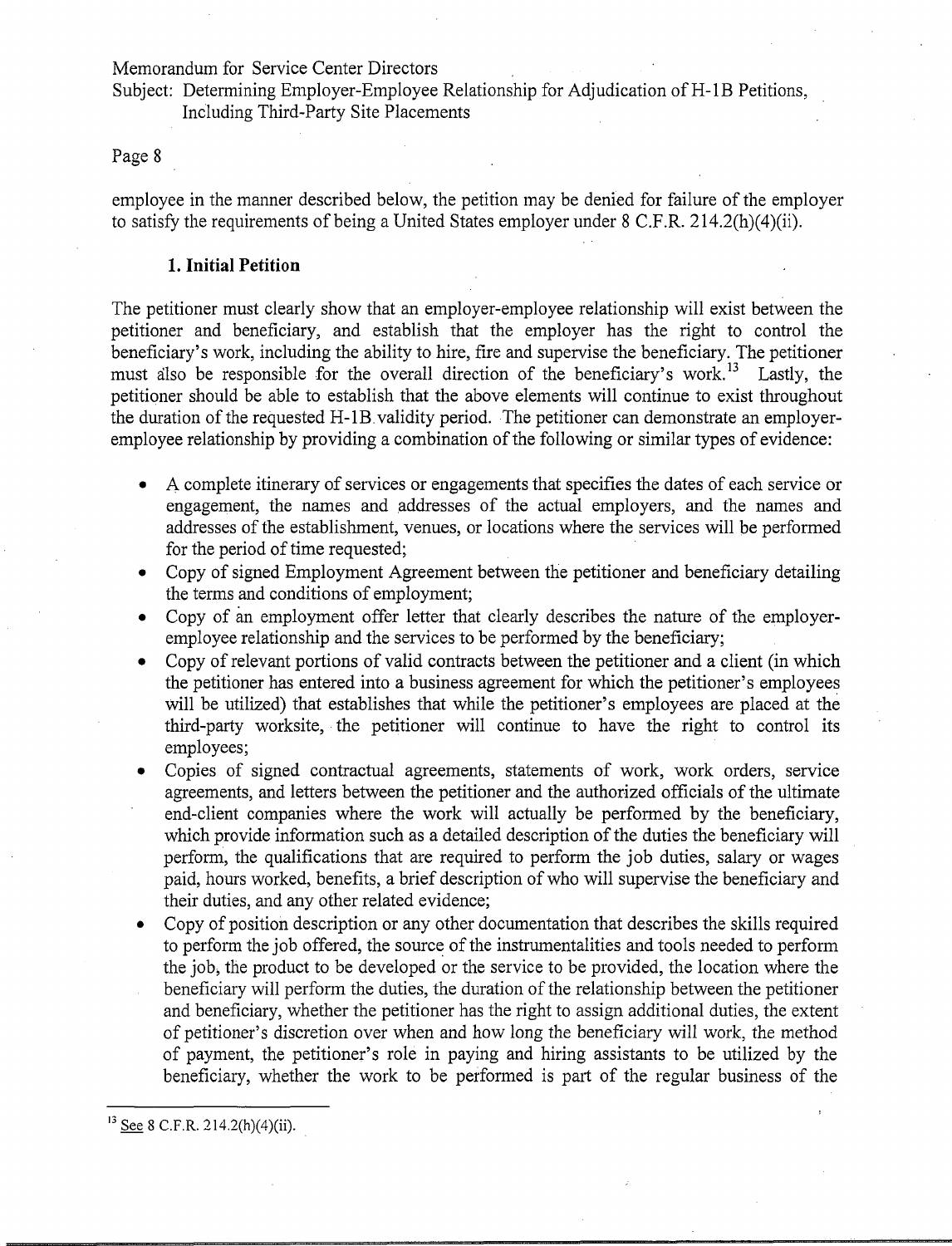Subject: Determining Employer-Employee Relationship for Adjudication of H-1B Petitions, Including Third-Party Site Placements

#### Page 9

petitioner, the provision of employee benefits, and the tax treatment of the beneficiary in relation to the petitioner;

'.

- A description of the performance review process; and/or
- Copy of petitioner's organizational chart, demonstrating beneficiary's supervisory chain.

## **2. Extension Petitions <sup>14</sup>**

An H-IB petitioner seeking to extend H-IB employment for a beneficiary must continue to establish that a valid employer-employee relationship exists. The petitioner can do so by providing evidence that the petitioner continues to have the right to control the work of the beneficiary, as described above.

The petitioner may also include a combination of the following or similar evidence to document that it maintained a valid employer-employee relationship with the beneficiary throughout the initial H-IB status approval period:

- Copies of the beneficiary's pay records (leave and earnings statements, and pay stubs, etc.) for the period of the previously approved H-IB status;
- Copies of the beneficiary's payroll summaries and/or Form W-2s, evidencing wages paid to the beneficiary during the period of previously approved H-IB status;
- Copy of Time Sheets during the period of previously approved H-IB status;
- Copy of prior years' work schedules;
- Documentary examples of work product created or produced by the beneficiary for the past H-IB validity period, (i.e., copies of: business plans, reports, presentations, evaluations, recommendations, critical reviews, promotional materials, designs, blueprints, newspaper articles, web-site text, news copy, photographs of prototypes, etc.). Note: The materials must clearly substantiate the author and date created;
- Copy of dated performance review(s); and/or
- Copy of any employment history records, including but not limited to, documentation showing date of hire, dates of job changes, i.e. promotions, demotions, transfers, layoffs, and pay changes with effective dates.

If USCIS determines, while adjudicating the extension petition, that the petitioner failed to maintain a valid employer-employee relationship with the beneficiary throughout the initial approval period, or violated any other terms of its prior H-1B petition, the extension petition may be denied unless there is a compelling reason to approve the new petition (e.g., the petitioner is able to demonstrate that it did not meet all the terms and conditions through no fault of its own). Such a limited exception will be made solely on a case-by-case basis.

 $14$  In this context, an extension petition refers to a petition filed by the same petitioner to extend H-1B status without a material change in the terms of employment.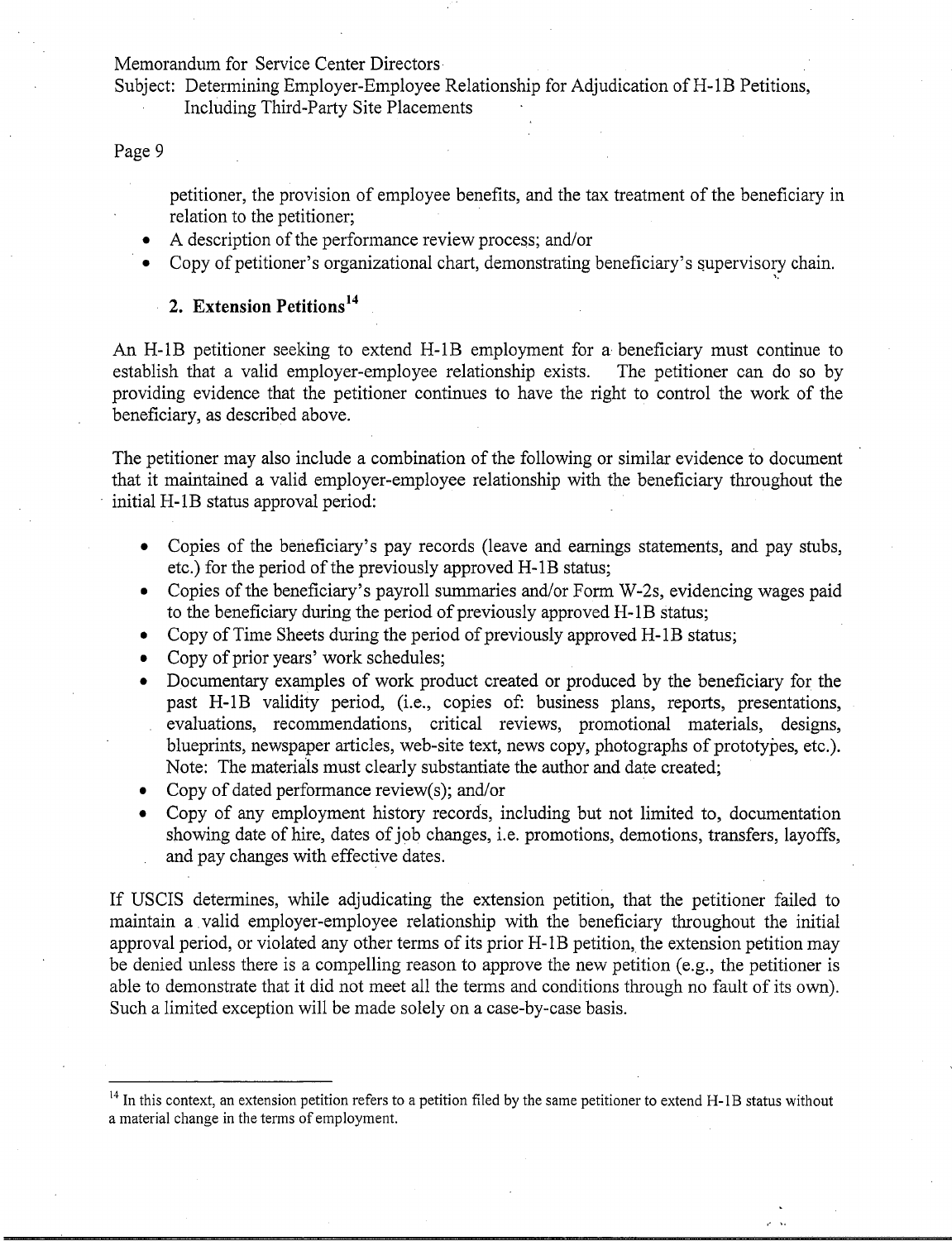Subject: Determining Employer-Employee Relationship for Adjudication of H-1B Petitions, Including Third-Party Site Placements

## Page 10

USCIS requests the documentation described above to increase H-IB program compliance and curtail violations. As always, USCIS maintains the authority to do pre- or post-adjudication compliance review site visits for either initial or extension petitions.

#### C. **Request for Evidence to Establish Employer-Employee Relationship**

USCIS may issue a Request For Evidence (RFE) when USCIS believes that the petitioner has . failed to establish eligibility for the benefit sought, including in cases where the petitioner has failed to establish that a valid employer-employee relationship exists and will continue to exist throughout the duration of the beneficiary's employment *term* with the employer. Such RFEs, however, must specifically state what is at issue (e.g. the petitioner has failed to establish through evidence that a valid employer-employee relationship exists) and be *tailored* to request specific illustrative types of evidence from the petitioner that goes directly to what USCIS deems as deficient. Officers should first carefully review all the evidence provided with the H-IB petition to determine which required elements have not been sufficiently established by the petitioner. The RFE should neither mandate that a specific type of evidence be provided, unless provided for by regulations (e.g. an itinerary of service dates and locations), nor should it request information that has already been provided in the petition. Officers should state what element the petitioner has failed to establish and provide examples of documentation that could be provided to establish H-IB eligibility.

### **D. Compliance with 8 C.F.R. 214.2(h)(2)(i)(B)**

Not only must a petitioner establish that a valid employer-employee relationship exists and will continue to exist throughout the validity period of the H-IB petition, the petitioner must continue to comply with 8 C.F.R.  $214.2(h)(2)(i)(B)$  when a beneficiary is to be placed at more than one work location to perform services. To satisfy the requirements of 8 C.F.R. 214.2(h)(2)(i)(B), the petitioner must submit a complete itinerary of services or engagements that specifies the dates of each service or engagement, the names and addresses of the actual employers, and the names and addresses of the establishment, venues, or locations where the services will be performed for the period of time requested. Compliance with 8 C.F.R. 214.2(h)(2)(i)(B) assists USCIS in determining that the petitioner has concrete plans in place for a particular beneficiary, that the beneficiary is performing duties in a specialty occupation, and that the beneficiary is not being ','benched" without pay between assignments. .

#### **IV.** Use

This memorandum is intended solely for the training and guidance of USCIS personnel in performing their duties relative to the adjudication of applications. It is not intended to, does not, and may not be relied upon to create any right or benefit, substantive or procedural, enforceable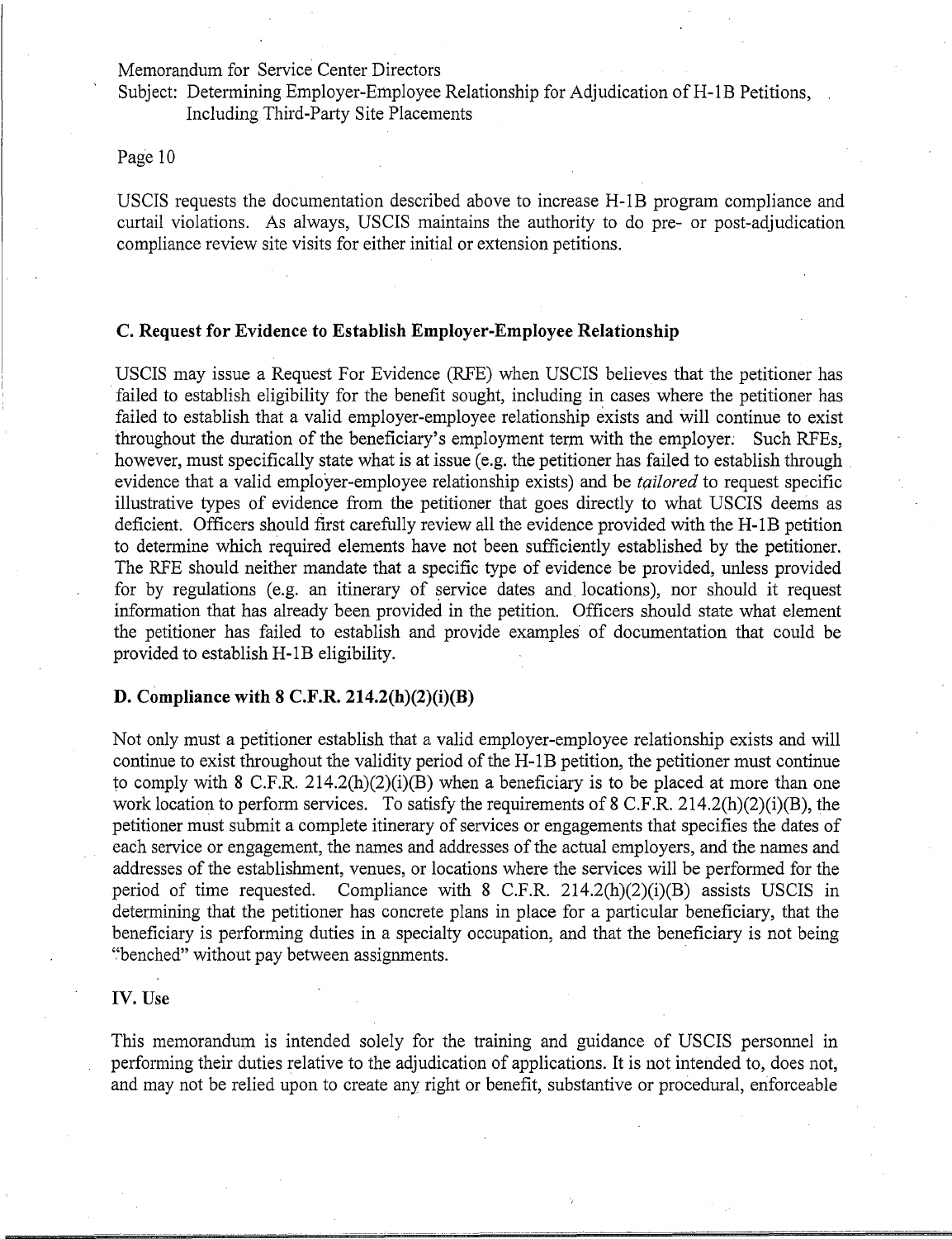Subject: Determining Employer-Employee Relationship for Adjudication of H-1B Petitions, Including Third-Party Site Placements

Page 11

at law or by any individual or other party in removal proceedings, in litigation with the United States, or in any other form or manner. .

#### V. Contact

Any questions regarding the memorandum should be directed through appropriate supervisory channels to the Business Employment Services Team in the Service Center Operations Directorate.

#### AFM UPDATES

Accordingly, the AFM is revised as follows:

1. Section (g)(15) of Chapter 31.3 of the Officer's Field Manual is added to read as follows:

### **31.3 H-1B Classification and Documentary Requirements**

\*\*\*

(g) Adjudicative Issues

(15) Evidence of Employer-Employee Relationship

USCIS must look at a number of factors to determine whether a valid employeremployee relationship exists. Engaging a person to work in the United States is more . than merely paying the wage or placing that person on the payroll. In considering whether or not there is a valid "employer-employee relationship" for purposes of H-1B petition adjudication, USCIS must determine if the employer has a sufficient, level of control over the employee. The petitioner must be able to establish that it has the **right to control** over when, where, and how the beneficiary performs the job and USCIS will . consider the following to make such a determination (with no one factor being decisive):

(1) Does the petitioner supervise the beneficiary and is such supervision off-site or on-site?

(2) If the supervision is off-site, how does the petitioner maintain such supervision, i.e. weekly calls, reporting back to main office routinely, or site visits by the petitioner? .

(3) Does the petitioner have the right to control the work of the beneficiary on a dayto-day basis if such control is required?

<sup>&</sup>lt;sup>1</sup> The *right* to control the beneficiary is different from *actual* control. An employer may have the right to control the beneficiary's job-related duties and yet not exercise actual control over each function performed by that beneficiary. The employer-employee relationship hinges on the *right* to control the beneficiary.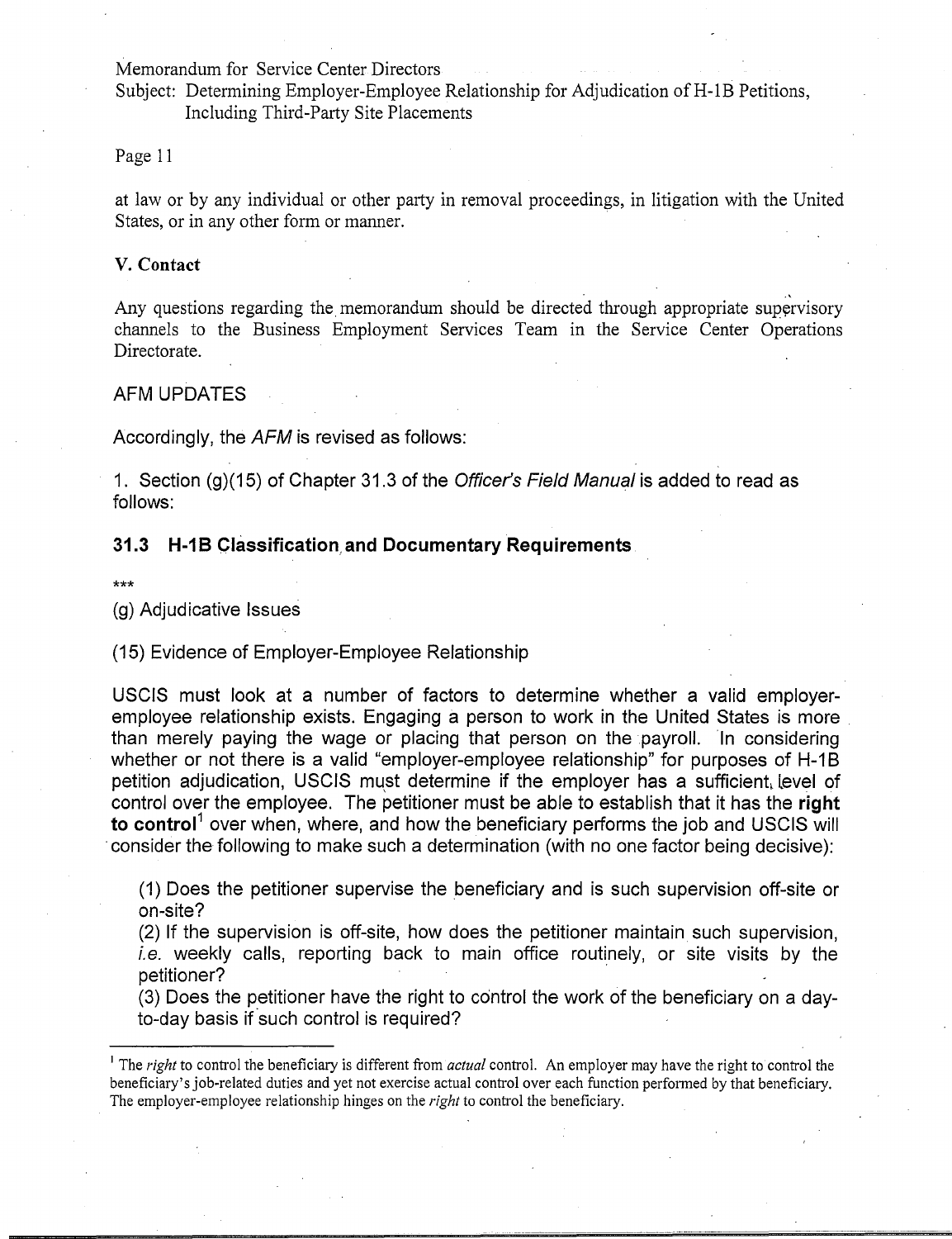Subject: Determining Employer-Employee Relationship for Adjudication of H-1B Petitions, Including Third-Party Site Placements

Page 12

(4) Does the petitioner provide the tools or instrumentalities needed for the beneficiary to perform the duties of employment?

(5) Does the petitioner hire, pay, and have the ability to fire the beneficiary?

(6) Does the petitioner evaluate the work-product of the beneficiary, i.e. progress/performance reviews?

(7) Does the petitioner claim the beneficiary for tax purposes?

(8) Does the petitioner provide the beneficiary any type of employee benefits?

(9) Does the beneficiary use proprietary information of the petitioner in order to perform the duties of employment?

(10) Does the beneficiary produce an end-product that is directly linked to the petitioner's line of business?

(11) Does the petitioner have the ability to control the manner and means in which the work product of the beneficiary is accomplished?

The common law is, flexible about how these factors are to be weighed. The petitioner will have met the relationship test, if, in the totality of the circumstances, a petitioner is able to present evidence to establish its right to control the beneficiary's employment. In assessing the requisite degree of control, the officer should be mindful of the nature of the petitioner's business and the type of work of the beneficiary. The petitioner must also be able to establish that the right to control the beneficiary's work will continue to exist throughout the duration of the beneficiary's employment term with the petitioner.

## **Valid** employer~employee **relationship would exist in the following scenarios: <sup>2</sup>**

## **Traditional Employment**

The beneficiary works at an office location owned/leased by the petitioner, the beneficiary reports directly to the petitioner on a daily basis, the petitioner sets the work schedule of the beneficiary, the beneficiary uses the petitioner's tools/instrumentalities to perform the duties of employment, and the petitioner directly reviews the work-product of the beneficiary. The petitioner claims the beneficiary for tax purposes and provides medical benefits to the beneficiary. **[Exercise of Actual Control Scenario]** 

### . **Temporary/Occasional Off-Site Employment**

The petitioner is an accounting firm with numerous clients. The beneficiary is an accountant. The beneficiary is required to travel to different client sites for auditing purposes. In performing such audits, the beneficiary must use established firm practices. If the beneficiary travels to an off-site location outside the geographic

<sup>&</sup>lt;sup>2</sup> These scenarios are meant to be illustrative examples and are not exhaustive. Officers may see a variety of situations and factors when reviewing an H-IB petition.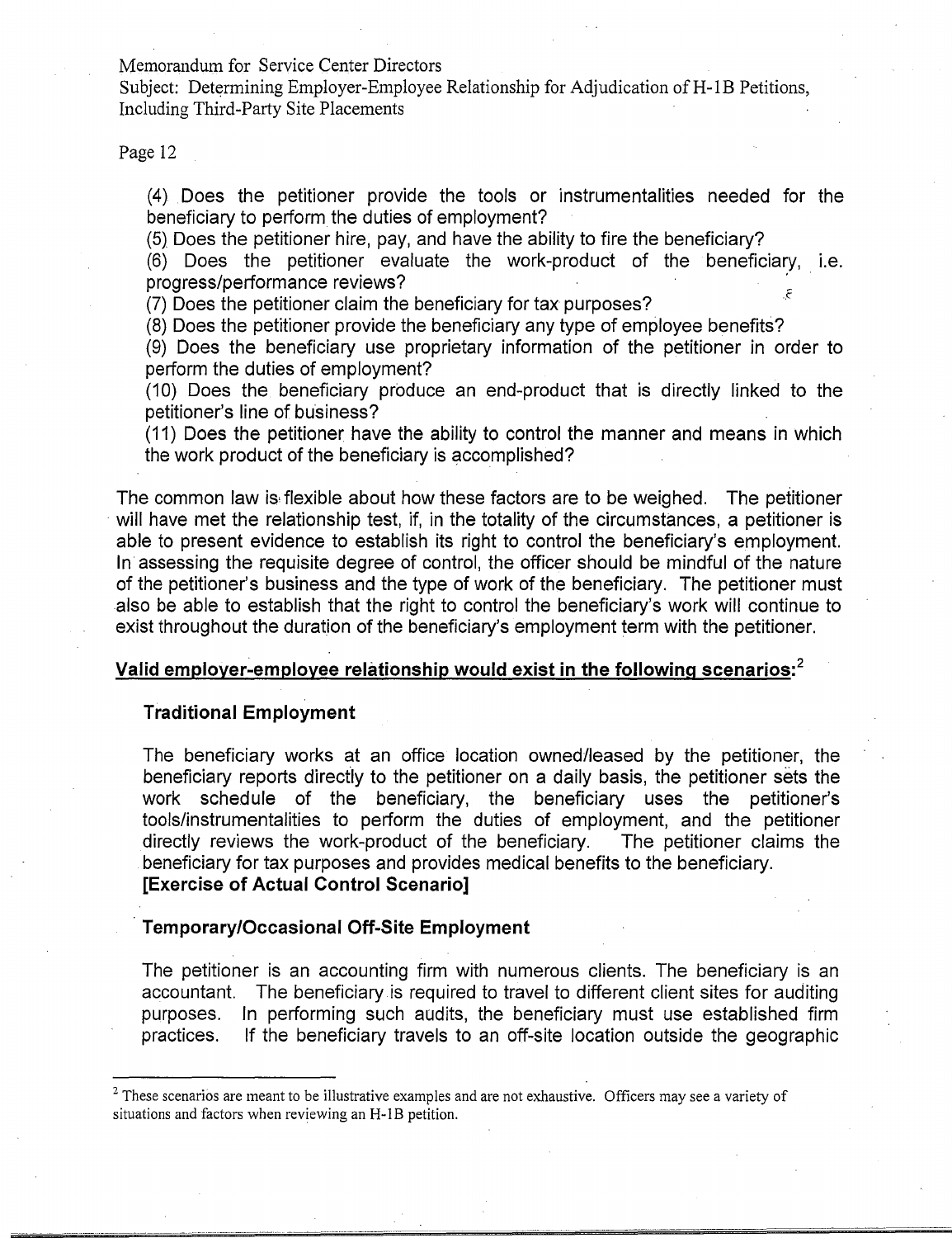Subject: Determining Employer-Employee Relationship for Adjudication of H-1B Petitions, Including Third-Party Site Placements

## Page 13

location of the employer to perform an audit, the petitioner provides food and lodging costs to the beneficiary. The beneficiary reports to a centralized office when not performing audits for clients and has an assigned office space. The beneficiary is paid by the petitioner and receives employee benefits from the petitioner. [Right to Control Scenario]

#### Long-Term/Permanent Off-Site Employment

The petitioner is an architectural firm and the beneficiary is an architect. The petitioner has a contract with a client to build a structure in a location out of state from the petitioner's main offices. The petitioner will place its architects and other staff at the off-site location while the project is being completed. The contract between the petitioner and client states that the petitioner will manage its employees at the off-site location. The petitioner provides the instruments and tools used to complete the project, the beneficiary reports directly to the petitioner for assignments, and progress reviews of the beneficiary are completed by the petitioner. The underlying contract states that the petitioner has the right to ultimate control of the beneficiary's work.

[Right to Control Specified and Actual Control is Exercised]

## Long Term Placement at a Third-Party Work Site

The petitioner is a computer software development company which has contracted with another, unrelated company to develop an in-house computer program to track its merchandise, using the petitioner's proprietary software and expertise. In order to complete this project, petitioner has contracted to place software engineers at the client's main warehouse where they will develop a computer system for the client using the petitioner's software designs. The beneficiary is a software engineer who has been offered employment to fulfill the needs of the contract in place between the petitioner and the client. The beneficiary performs his duties at the client company's facility. While the beneficiary is at the client company's facility, the beneficiary reports weekly to a manager who is employed by the petitioner. The beneficiary is paid by the petitioner and receives employee benefits from the petitioner.

[Right to Control Specified and Actual Control is Exercised]

## The following scenarios would not present a valid employer-employee relationship:<sup>3</sup>

#### Self-Employed Beneficiaries

 $3$  These scenarios are meant to be illustrative examples and are not exhaustive. Officers may see a variety of situations and factors when reviewing an H-IB petition.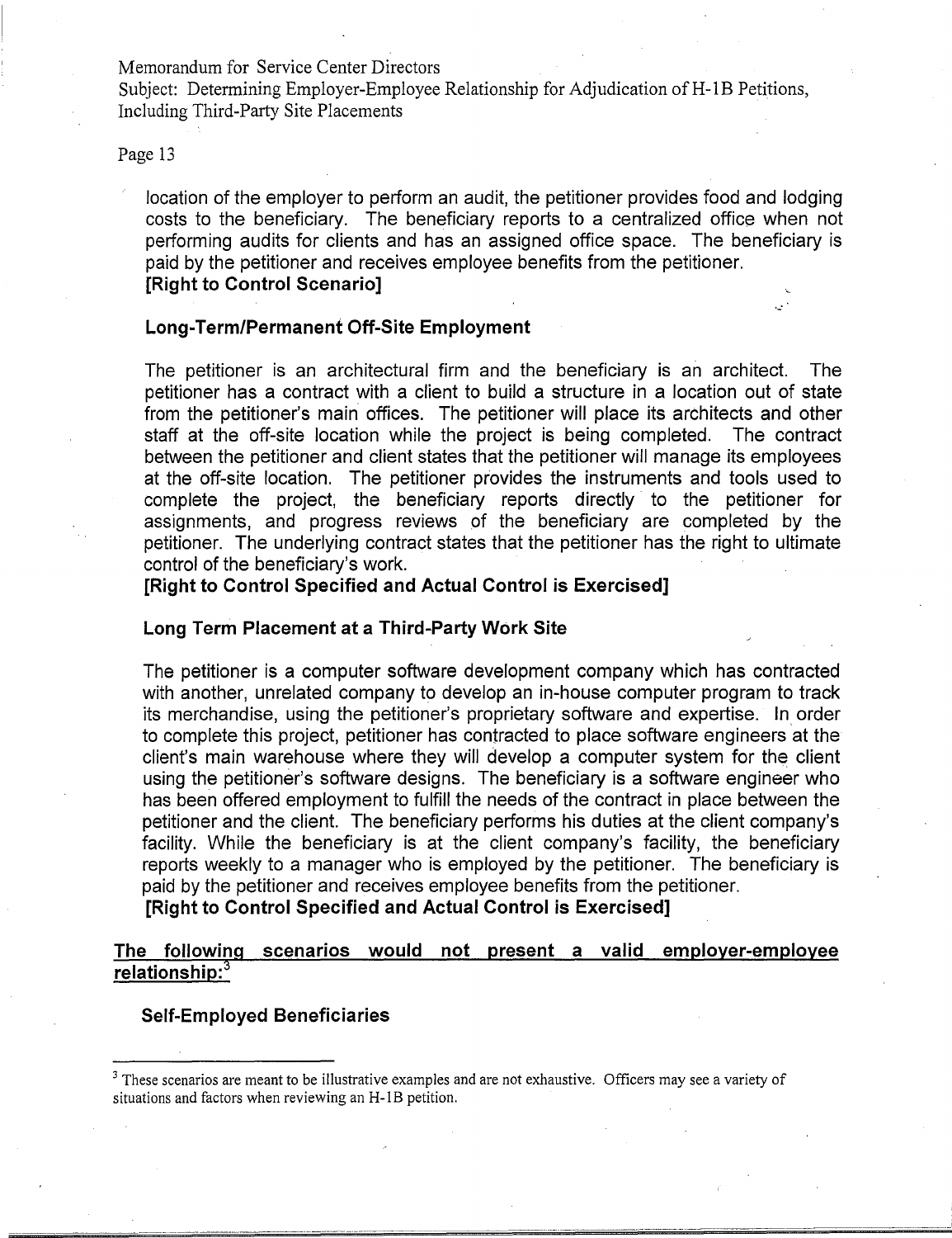Subject: Determining Employer-Employee Relationship for Adjudication of H-1B Petitions, Including Third-Party Site Placements

### Page 14

The petitioner is a fashion merchandising company that is owned by the beneficiary. The beneficiary is a fashion analyst. The beneficiary is the sole operator, manager, and employee of the petitioning company. The beneficiary cannot be fired by the petitioning company. There is no outside entity which can exercise control over the beneficiary.<sup>4</sup> The petitioner has not provided evidence that that the corporation, and not the beneficiary herself, will be controlling her work.<sup>5</sup>

**[No Separation between Individual and Employing Entity; No Independent Control Exercised and No Right to Control Exists] ..** 

## **Independent Contractors**

The beneficiary is a sales representative. The petitioner is a company that designs and manufactures skis. The beneficiary sells these skis for the petitioner and works on commission. The beneficiary also sells skis for other companies that design and manufacture skis that are independent of the petitioner. The petitioner does not claim the beneficiary as an employee for tax purposes. The petitioner does not control when, where, or how the beneficiary sells its or any other manufacturer's products. The petitioner does not set the work schedule of the beneficiary and does not conduct performance reviews of the beneficiary.

**[Petitioner Has No Right to Control; No Exercise of Control]** 

#### **Third-Party Placement! "Job-Shop"**

The petitioner is a computer consulting company. The petitioner has contracts with numerous outside companies in which it supplies these companies with employees to fulfill specific staffing needs. The specific positions are not outlined in the contract between the petitioner and the third-party company but are staffed on an as-needed basis. The beneficiary is a computer analyst. The beneficiary has been assigned to work for the third-party company to fill a core position to maintain the third-party company's payroll. Once placed at the client company, the beneficiary reports to a

<sup>5</sup> The Administrative Appeals Office (AAO) of USCIS has issued an unpublished decision on the issue of whether a beneficiary may be "employed" by the petitioner even though she is the sole owner and operator of the enterprise. The unpublished decisions of the AAO correctly determined that corporations are separate and distinct from their stockholders and that a corporation may petition for, and hire, their principal stockholders as H-1B temporary employees. However, the unpublished AAO decision did not address how, or whether, petitioners must establish that such beneficiaries are bona fide "employees" of "United States employers" having an "employer-employee relationship." The AAO decision did not reach this pivotal analysis and thus, while it is correct that a petitioner may employ and seek H-IB classification for a beneficiary who happens to have a significant ownership interest in a petitioner, this does not automatically mean that the beneficiary is a bona fide employee.

<sup>&</sup>lt;sup>4</sup> USCIS acknowledges that a sole stockholder of a corporation can be employed by that corporation as the corporation is a separate legal entity from its owners and even its sole owner. See Matter of Aphrodite, 17 I&N Dec. 530 (BIA 1980). However, an H-1B beneficiary/employee who owns a majority of the sponsoring entity and who reports to no one but him or herself may not be able to establish that a valid employment relationship exists in that the beneficiary, who is also the petitioner, cannot establish the requisite "control". See generally Administrator, Wage and Hour Division v. Avenue Dental Care, 6-LCA-29 (ALJ June 28, 2007) at 20-21.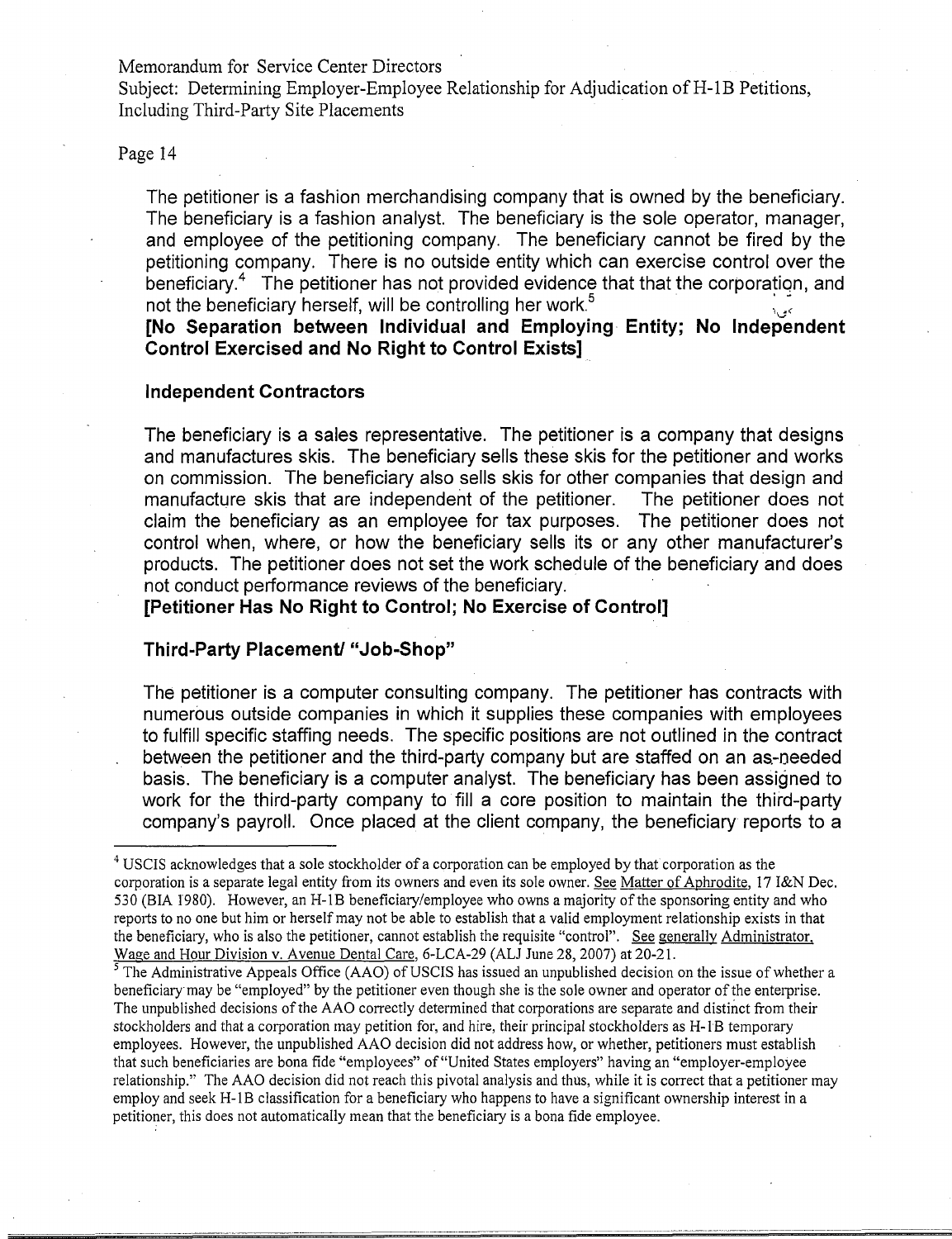Subject: Determining Employer-Employee Relationship for Adjudication of H-1B Petitions, Including Third-Party Site Placements

Page 15

manager who works for the third-party company. The beneficiary does not report to the petitioner for work assignments, and all work assignments are determined by the third-party company. The petitioner does not control how the beneficiary will complete daily tasks, and no propriety information of the petitioner is used by the beneficiary to complete any work assignments. The beneficiary's end-product, the payroll, is not in any way related to the petitioner's line of business, which is . computer consulting. The beneficiary's progress reviews are completed by the client company, not the petitioner.

**[Petitioner Has No Right to Control; No Exercise of Control]** 

## **The following is an example of a regulatory exception where the petitioner is not the employer:**

## Agents as Petitioners<sup>6</sup>

The petitioner is a reputable modeling agency that books models for various modeling jobs at different venues to include fashion houses and photo shoots. The beneficiary is a distinguished runway model. The petitioner and beneficiary have a contract between one another that includes such terms as to how the agency will advise, counsel, and promote the model for fashion runway shows. The contract between the petitioner and beneficiary states that the petitioner will receive a percentage of the beneficiary's fees when the beneficiary is booked for a runway show. When the beneficiary is booked for a runway show, the beneficiary can negotiate pay with the fashion house. The fashion house (actual employer) controls when, where, and how the model will perform her duties while engaged in the runway shows for the fashion house.

**[Agent Has No Right to Control: Fashion House Has and Exercises Right to Control]** " " .l

### **B. Documentation to Establish the Employer-Employee Relationship**

Before approving H-1B nonimmigrant visa petitions, "the director shall consider all the evidence submitted and such other evidence as he or she may independently require to assist his or her adjudication."<sup>7</sup> In addition to all other regulatory requirements, including that the petitioner provide an LCA specific to each location where the beneficiary will be working, the petitioner must establish the employer-employee relationship described above. Such evidence should provide sufficient detail that the

<sup>&</sup>lt;sup>6</sup> Under 8 C.F.R. 214.2(h)(2)(i)(F), it is also possible for an "agent" who may not be the actual employer of the H-I B temporary employee to file a petition on behalf of the actual employer and the beneficiary. The beneficiary must be one who is traditionally self-employed or who uses agents to arrange short-term employment on their behalf with numerous employers. However, as discussed below, the fact that a petition is filed by an agent does not change the requirement that the end-employer have a valid employer-employee relationship with the beneficiary.  $78$  C.F.R. 214.2(h)(9)(i)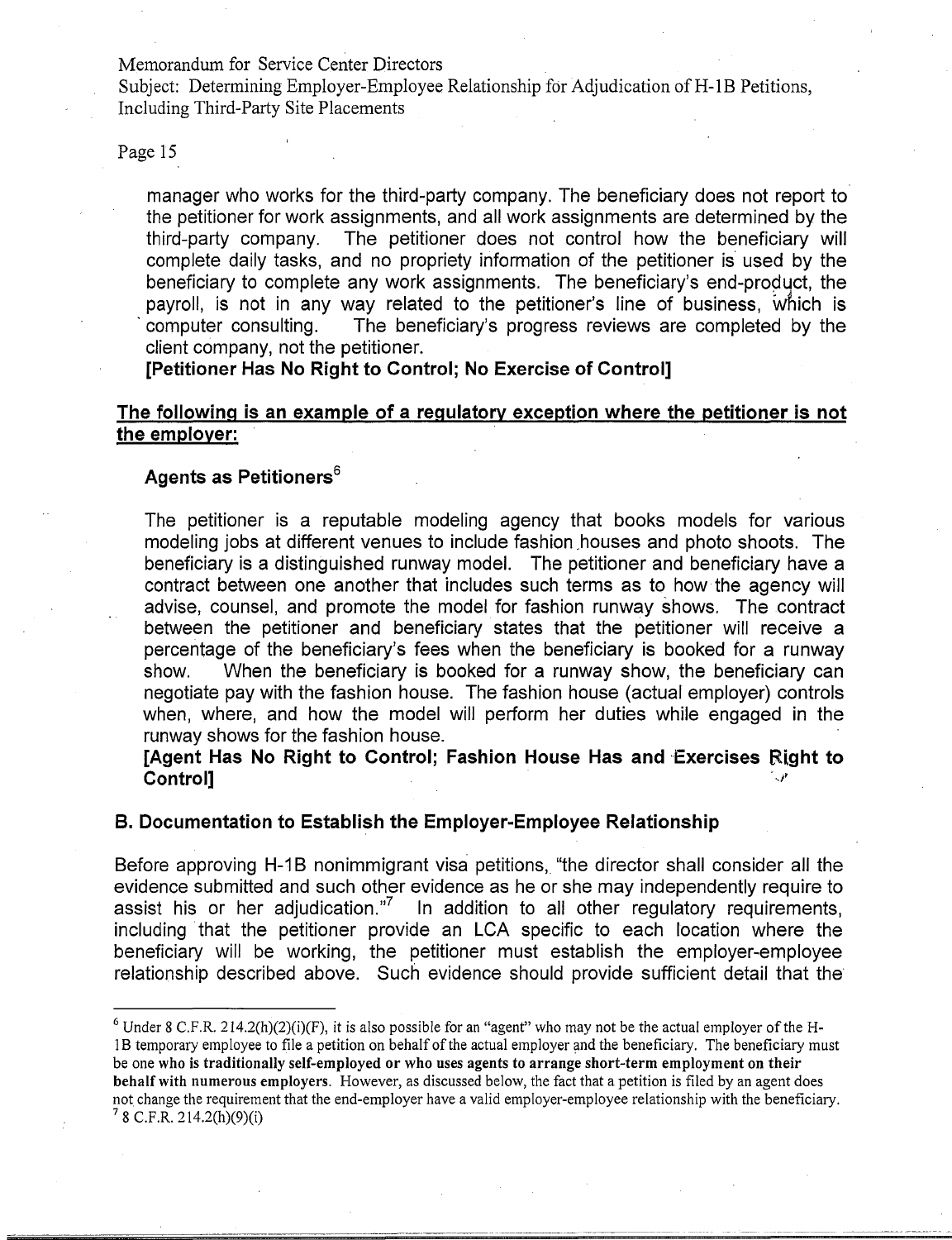Subject: Determining Employer-Employee Relationship for Adjudication of H-1B Petitions, Including Third-Party Site Placements

## Page 16

employer and beneficiary are engaged in a valid employer-employee relationship. If it is determined that the employer will not have the right to control the employee in the manner described below, the petition may be denied for failure of the employer to satisfy the requirements of being a United States employer under 8 C.F.R. 214.2(h)(4)(ii).

## **1. Initial Petition**

The petitioner must clearly show that an employer-employee relationship will exist between the petitioner and beneficiary, and establish that the employer has the right to control the beneficiary's work, including the ability to hire, fire and supervise the beneficiary. The petitioner must also be responsible for the overall direction of the beneficiary's work. $8$  Lastly, the petitioner should be able to establish that the above elements will continue to exist throughout the duration of the requested H-1B validity period. The petitioner can demonstrate an employer-employee relationship by providing a combination of the following or similar types of evidence:

- A complete itinerary of services or engagements that specifies the dates of each service or engagement, the names and addresses of the actual employers, and the names and addresses of the establishment, venues, or locations where the services will be performed for the period of time requested;
- Copy of signed Employment Agreement between the petitioner and beneficiary detailing the terms and conditions of employment;
- Copy of an employment offer letter that clearly describes the nature of the employer-employee relationship and the services to be performed by the beneficiary;
- Copy of relevant portions of valid contracts between the petitioner and a client (in  $\overline{a}$ which the petitioner has entered into a business agreement for which the petitioner's employees will be utilized) that establishes that while the petitioner's employees are placed at the third-party worksite, the petitioner will continue to have the right to control its employees;
- Copies of signed contractual agreements, statements of work, work orders, service agreements, and letters between the petitioner and the authorized officials of the ultimate end-client companies where the work will actually be performed by the beneficiary, which provide information such as a detailed description of the duties the beneficiary will perform, the qualifications that are required to perform the job duties, salary or wages paid, hours worked, benefits, a brief description of who will supervise the beneficiary and their duties, and any other related evidence;
- Copy of position description or any other documentation that describes the skills required to perform the job offered, the source of the instrumentalities and tools

 $8$  See 8 C.F.R. 214.2(h)(4)(ii).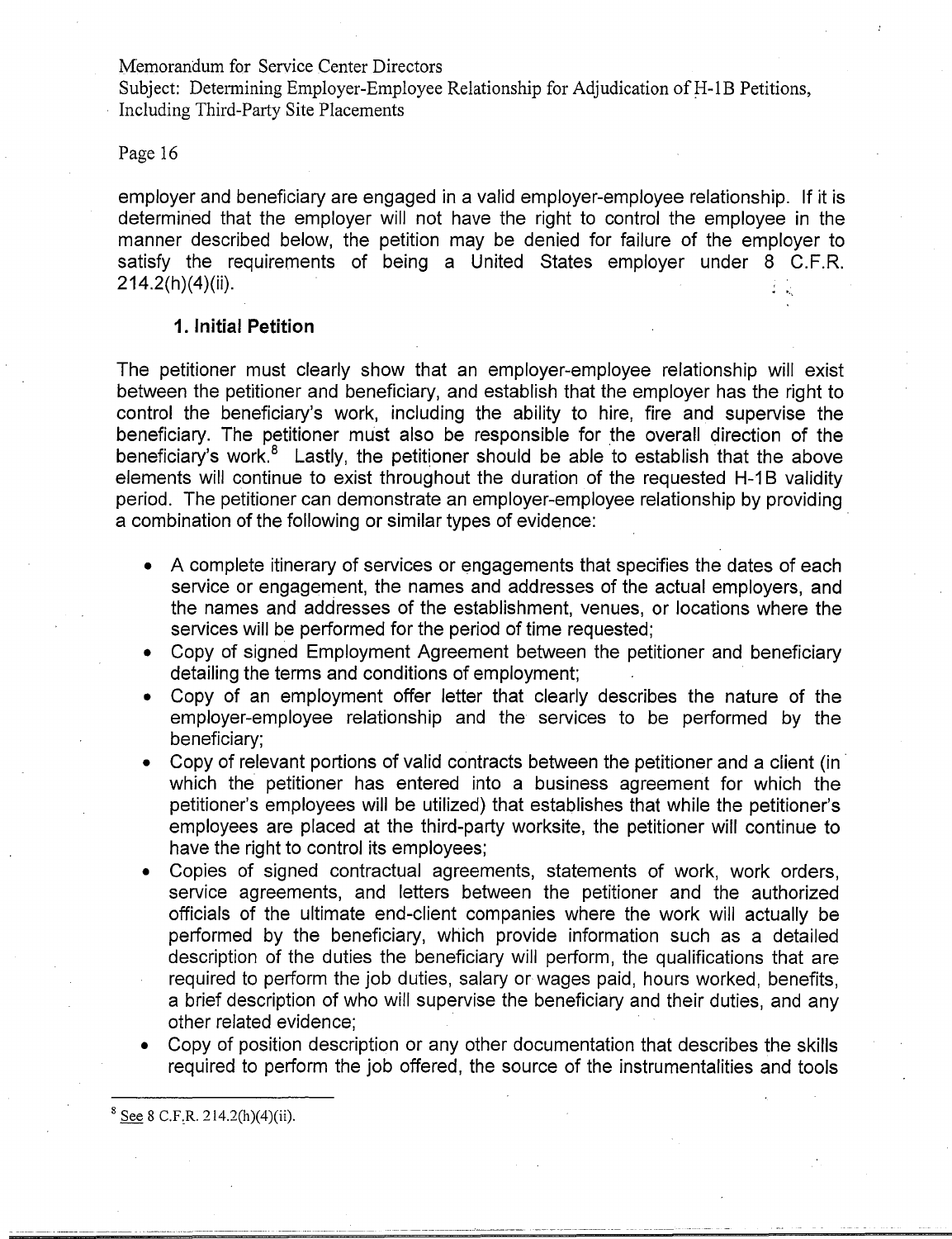Subject: Determining Employer-Employee Relationship for Adjudication of H-1B Petitions, Including Third-Party Site Placements

Page 17

needed to perform the job, the product to be developed or the service to be provided, the location where the beneficiary will perform the duties, the duration of the relationship between the petitioner and beneficiary, whether the petitioner has the right to assign additional duties, the extent of petitioner's discretion over when and how long the beneficiary will work, the method of payment, the petitioner's role in paying and hiring assistants to be utilized by the beneficiary, whether the work to be performed is part of the regular business of the petitioner, the provision of employee benefits, and the tax treatment of the beneficiary in relation to the petitioner;

- A description of the performance review process; and/or
- Copy of petitioner's organizational chart, demonstrating beneficiary's supervisory chain.

## **2. Extension Petitions<sup>9</sup>**

An H-1B petitioner seeking to extend H-1B employment for a beneficiary must continue to establish that a valid employer-employee relationship exists. The petitioner can do so by providing evidence that the petitioner continues to have the right to control the work of the beneficiary, as described above.

The petitioner may also include a combination of the following or similar evidence to document that it maintained a valid employer-employee relationship with the beneficiary throughout the initial H-1B status approval period:

- Copies of the beneficiary's pay records (leave and earnings statements, and pay stubs, etc.) for the period of the previously approved H-1B status;
- Copies of the beneficiary's payroll summaries and/or Form W-2s, evidencing wages paid to the beneficiary during the period of previously approved H-1B status;
- Copy of Time Sheets during the period of previously approved H-1B status;
- Copy of prior years' work schedules;
- Documentary examples of work product created or produced by the beneficiary for the past H-1B validity period, (i.e., copies of: business plans, reports, presentations, evaluations, recommendations, critical reviews, promotional materials, designs, blueprints, newspaper articles, web-site text, news copy, photographs of prototypes, etc.). Note: The materials must clearly substantiate the author and date created;
- Copy of dated performance review(s); and/or

 $9$  In this context, an extension petition refers to a petition filed by the same petitioner to extend H-1B status without a material change in the terms of employment. .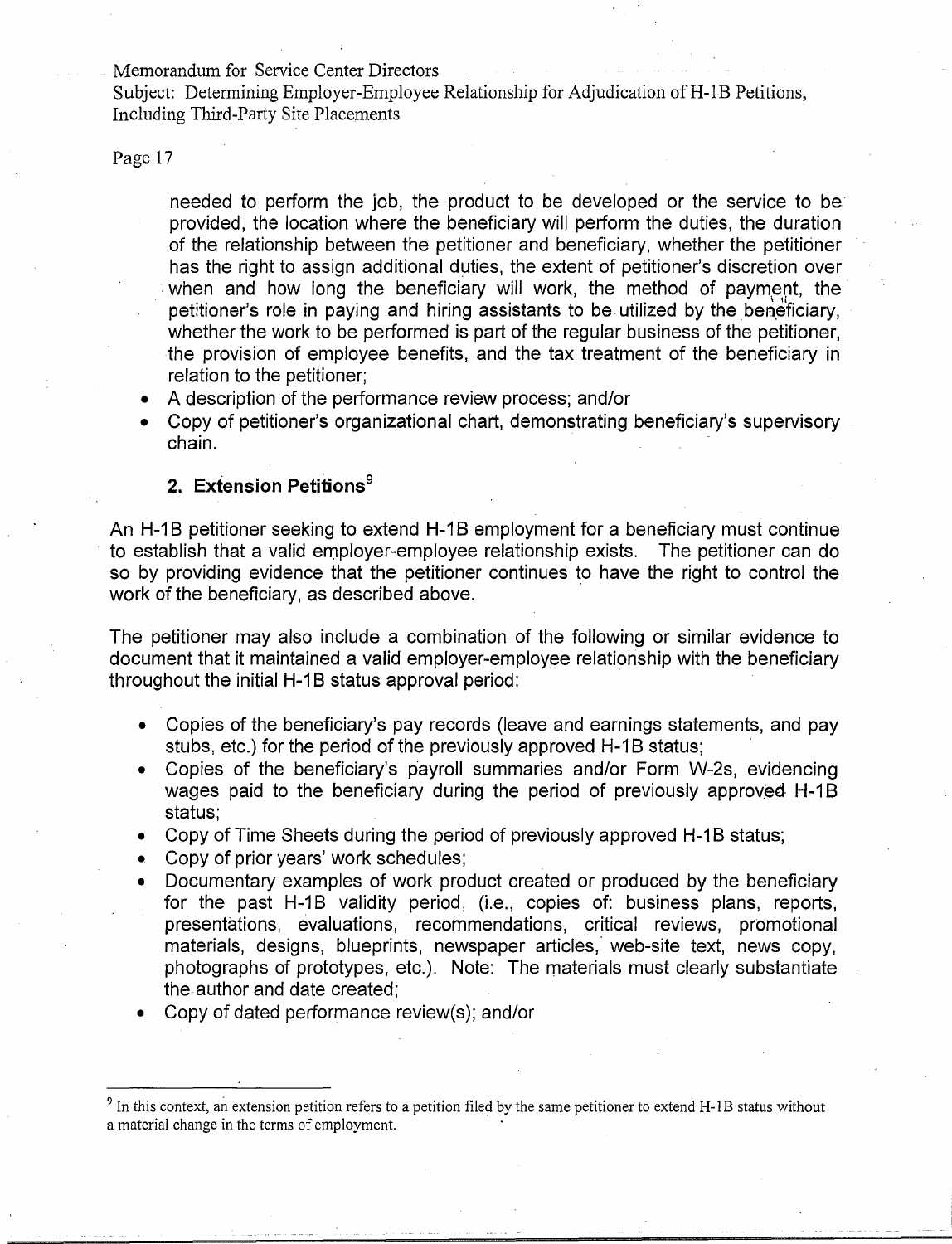Subject: Determining Employer-Employee Relationship for Adjudication of H-1B Petitions, Including Third-Party Site Placements

Page 18

• Copy of any employment history records, including but not limited to, documentation showing date of hire, dates of job changes, i.e. promotions, demotions, transfers, layoffs, and pay changes with effective dates.

If USCIS determines, while adjudicating the extension petition, that the petitioner failed to maintain a valid employer-employee relationship with the beneficiary throughout the initial approval period, or violated any other terms of its prior H-1B petition, the extension petition may be denied unless there is a compelling reason to approve the new petition (e.g., the petitioner is able to demonstrate that it did not meet all the terms and conditions through no fault of its own). Such a limited exception will be made solely on a case-by-case basis.

USCIS requests the documentation described above to increase H-1B program compliance and curtail violations. As always, USCIS maintains the authority to do preor post-adjudication compliance review site visits for either initial or extension petitions.

## C. Request for Evidence to Establish Employer-Employee Relationship

USCIS may issue a Request For Evidence (RFE) when USCIS believes that the petitioner has failed to establish eligibility for the benefit sought, including in cases where the petitioner has failed to establish that a valid employer-employee relationship exists and will continue to exist throughout the duration of the beneficiary's employment term with the employer. Such RFEs, however, must specifically state what is at issue (e.g. the petitioner has failed to establish through evidence that a valid employeremployee relationship exists) and be tailored to request specific illustrative types of evidence from the petitioner that goes directly to what USCIS deems as deficient. Officers should first carefully review all the evidence provided with the H-1B petition to determine which required elements have not been sufficiently established by the petitioner. The" RFE should neither mandate that a specific type of evidence be provided, unless provided for' by regulations (e.g. an itinerary of service dates and locations), nor should it request information that has already been provided in the petition. Officers should state what element the petitioner has failed to establish and provide examples of documentation that could be provided to establish H-1B eligibility.

## D. Compliance with 8 C.F.R. 214.2(h)(2)(i)(B)

Not only must a petitioner establish that a valid employer-employee rejationship exists and will continue to exist throughout the validity period of the H-1B petition, the petitioner must continue to comply with 8 C.F.R. 214.2(h)(2)(i)(B) when a beneficiary is to be placed at more than one work location to perform services. To satisfy the requirements of 8 C.F.R. 214.2(h)(2)(i)(B), the petitioner must submit a complete